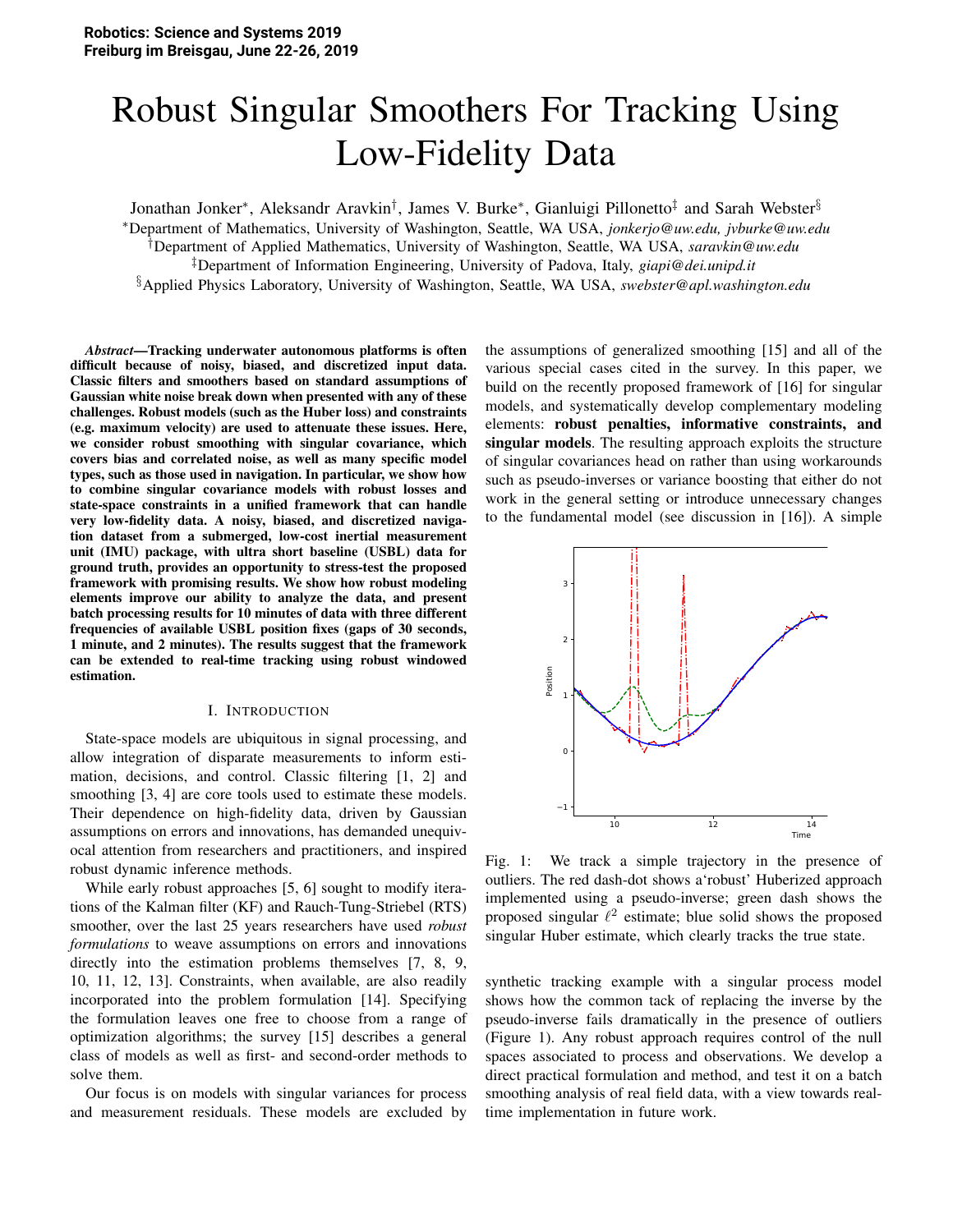**Background.** Our main goal is to infer an unobserved state sequence  $x_1, \ldots, x_N$  from noisy observations  $y_1, \ldots, y_N$  using the model:

$$
x_1 = x_0 + w_1
$$
  
\n
$$
x_k = G_k x_{k-1} + w_k, \quad k = 2, ..., N
$$
  
\n
$$
y_k = H_k x_k + v_k, \quad k = 1, ..., N,
$$
  
\n
$$
x_k \in X_k, \quad \text{each } X_k \text{ polykedral,}
$$
\n(1)

where  $x_0$  is a given initial state estimate,  $G_k$  and  $H_k$  are linear process and measurement models,  $y_1, \ldots, y_N$  are observations, and  $X_k$  specify additional information through constraints. The framework of [15] assumes that  $w_k$  and  $v_k$  are mutually independent random variables with known *nonsingular* covariances  $Q_k$  and  $R_k$ , and that they follow from log-concave distributions; in particular they may be non-Gaussian.

Synthesizing all of this information gives the problem

$$
\min_{x_1 \in X_1, \dots, x_n \in X_N} \sum_{k} \rho_p(Q_k^{-1/2}(G_k x_k - x_{k-1})) + \rho_m(R_k^{-1/2}(H_k x_k - y_k)), \tag{2}
$$

with  $\rho_p$  and  $\rho_m$  convex penalties. Using (2) provides estimates that are robust to outliers and can follow sudden changes in the state. Most of the inference- or optimization-based work in the convex dynamic setting is a special case of (2). Many examples, including robust penalties and constraints, are collected in [15].

We now extend to *singular covariances*  $R_k$  (for errors  $v_k$ ) and  $Q_k$  (for innovations  $w_k$ ). These models specify key use cases, particularly for innovations (process) modeling, briefly summaried below (see [16] for a more detailed discussion).

Deterministic integrals. Most models in robotics, particularly in navigation, use integration to model process relationships between state variables (e.g. when position, velocity, and acceleration are part of the state). Any deterministic integral yields a singular process model. The simplest example (with position a direct integral of stochastic velocity) is used to create Figure 1. Nuisance parameters. Unknown constants that need calibration (such as fixed instrument biases) require special modeling in the nonsingular paradigm (2). With singular models, we can augment the state in order to infer these parameters.

Auto-regressive models and correlated errors. State-space models are broadly used in auto-regressive, moving average, and time series models [17]. These elements also appear in general smoothing models, particularly to deal with correlated measurement errors [18].

All three examples are accessible in the classic linear Gaussian setting. The KF need not invert  $Q$  or  $R$ , and provides the minimum variance estimate for both singular and nonsingular models [19]. Some algorithms rely on precise knowledge of the error structure or explicit equality constraints [20, 21, 22]. Correlated errors are dealt with by augmenting the state and using a singular model [18]. None of these techniques generalize to singular models in the setting of  $(2)$ , and some naive generalizations fail dramatically (Figure 1).

This paper builds on the reformulation of [16] for singular models. We develop a systematic approach and test it using a navigation model with a real-world mooring dataset. We show how robust statistics, singular models, and constraints can be systematically used to overcome a range of challenges simultaneously present in the dataset:  $(1)$  outliers,  $(2)$  deterministic relationships between states, (3) measurement biases, and (4) coarsely discretized observations.

The paper proceeds as follows. Section II summarizes the singular formulation of [16] and relevant optimization algorithms. Section III develops the key modeling elements to address common data challenges. Section IV presents the navigation models. Section V shows how the model elements come together to analyze the target mooring dataset, and obtain a high fidelity track from low-fidelity observations. Section VI concludes with discussion and future work.

#### II. ROBUST SINGULAR FORMULATION AND ALGORITHM

We reformulate the robust smoothing problem to seamlessly allow both singular and nonsingular covarinace models for errors and innovations. The resulting problem can be solved with any primal-dual algorithm. We show how to apply the classic Douglas-Rachford splitting (DRS) algorithm (see e.g. [23, 24]) to the reformulated problem.

Problem (2) can be reformulated by introducing auxiliary variables  $u_k$  and  $t_k$  to represent pre-whitened innovations and measurement residuals:

$$
\min_{x,u,t} \sum_{k} \rho_p(u_k) + \rho_m(t_k) + \rho_s(x_k)
$$
\n
$$
\text{s.t.} \quad Q_k^{1/2} u_k = G_k x_k - x_{k-1}
$$
\n
$$
R_k^{1/2} t_k = H_k x_k - y_k
$$
\n
$$
(3)
$$

where  $\rho_s(x_k)$  may be taken as the convex indicator function to recover the constraints in (2):

$$
\rho_s(x_k) = \begin{cases} 0 & x_k \in X_k \\ \infty & x_k \notin X_k. \end{cases}
$$

When  $Q_k$  and  $R_k$  are invertible, we can solve for  $u_k, t_k$  and recover  $(2)$ . Otherwise, problem  $(3)$  is well-posed while  $(2)$  is not. We can write (3) in compact form

$$
\min_{z} \quad \rho(z) \quad \text{s.t. } Az = \hat{w},
$$
\n
$$
\rho(z) = \sum_{k=1}^{N} \rho_p(u_k) + \rho_m(t_k) + \rho_s(x_k).
$$
\n(4)

where

$$
z^{T} = (u_{1}^{T} \t t_{1}^{T} x_{1}^{T} ... u_{N}^{T} t_{N}^{T} x_{N}^{T})
$$
  
\n
$$
\hat{w}^{T} = (x_{0}^{T} y_{1}^{T} 0 y_{2}^{T} ... 0 y_{N}^{T}),
$$
\n(5)

$$
A = \begin{pmatrix} D_1 & 0 & \dots & 0 \\ B_1 & D_2 & 0 & \vdots \\ 0 & \ddots & \ddots & 0 \\ 0 & 0 & B_{N-1} & D_N \end{pmatrix}, \quad (6)
$$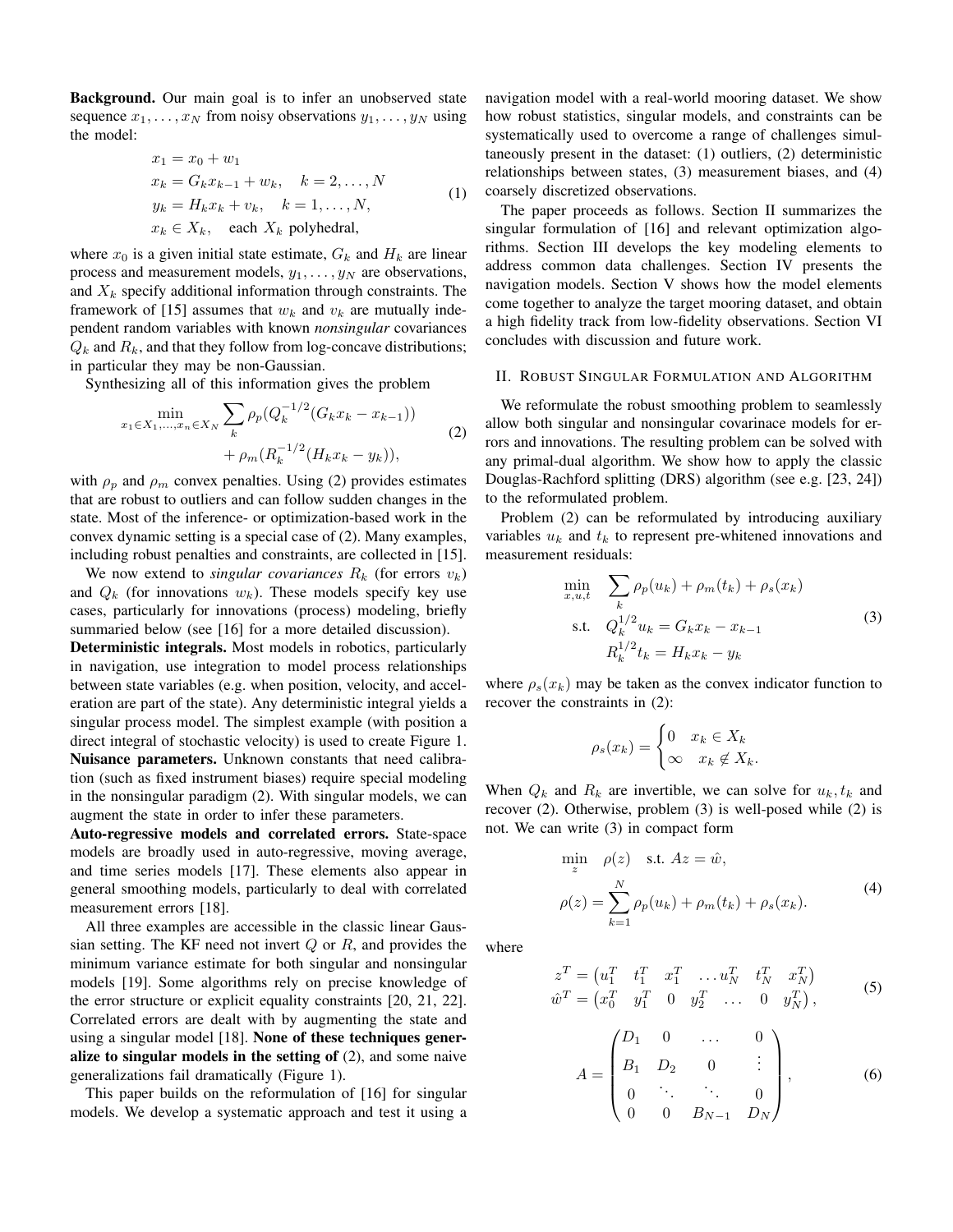and

$$
D_i = \begin{pmatrix} Q_i^{1/2} & 0 & I \\ 0 & R_i^{1/2} & H_i \end{pmatrix}, B_j = \begin{pmatrix} 0 & 0 & -G_{j+1} \\ 0 & 0 & 0 \end{pmatrix}.
$$

The variables are ordered in such a way that  $A$  is block bi-diagonal. If all observations  $z_i$  lie in the range of  $H_i$ , the constraint  $Az = \hat{w}$  will be feasible [16].

The problem (4) is a convex optimization problem and can be solved using a variety of techniques. We show that the DRS algorithm is straightforward to implement, and preserves the computational complexity of the classic KF/RTS algorithms because of the way  $A$  is structured in (6).

Given a convex function f, its convex conjugate  $f^*$  is given by

$$
f^*(y) = \sup_x \langle x, y \rangle - f(x),
$$

and its proximal operator with step  $\alpha$ , denoted by  $prox_{\alpha f}$  (see e.g.  $[25]$ ) is given by:

$$
\text{prox}_{\alpha f}(\zeta) = \arg \min_{x} \frac{1}{2\alpha} ||\zeta - x||^2 + f(x). \tag{7}
$$

For a long list of objectives, prox operators are available in closed form or are efficiently computable. In particular this is the case when  $\rho_p$ ,  $\rho_m$ ,  $\rho_s$  form any subset of the numerous elements briefly surveyed in Section III. It is actually the prox of  $\rho^*$  that appears in the DRS iteration (Algorithm 1) rather than the prox of  $\rho$ , but these are linked by the simple formula

$$
\operatorname{prox}_{\rho}(z) + \operatorname{prox}_{\rho^*}(z) = z.
$$

To specify the algorithm, we let  $q(z)$  be the indicator of the affine feasible region  $Az = \hat{w}$ :

$$
g(z) = \begin{cases} 0 & Az = \hat{w} \\ \infty & Az \neq \hat{w} \end{cases}
$$

Problem (4) can now be written simply as

$$
\min \rho(z) + g(z)
$$

which is a natural template for DRS, detailed in Algorithm 1.

| <b>Algorithm 1</b> Douglas-Rachford Splitting (DRS)                                                                                             |  |  |
|-------------------------------------------------------------------------------------------------------------------------------------------------|--|--|
| <b>Input:</b> Initialize at any $z^0$ , $\zeta^0$ .                                                                                             |  |  |
| 1: $loop$                                                                                                                                       |  |  |
|                                                                                                                                                 |  |  |
| 2: $z^k = \text{prox}_{\tau g}(z^{k-1} - \tau \zeta^{k-1})$<br>3: $\zeta^k = \text{prox}_{\sigma \rho^*}(\zeta^{k-1} + \sigma(2z^k - z^{k-1}))$ |  |  |
| return $z^k$                                                                                                                                    |  |  |

To implement Algorithm 1 we need proximal operators of  $\rho_p$ ,  $\rho_m$ , and  $\rho_s$ . Eight common piecewise linear-quadratic (PLQ) penalties are shown in Figure 2, and their proximal operators are summarized in Table I.

The proximal operator for  $g$  is given by

$$
\operatorname{prox}_{g}(\eta) = \operatorname*{argmin}_{Az = \hat{w}} \frac{1}{2} ||\eta - z||^2
$$



Fig. 2: Common piecewise linear-quadratic (PLQ) losses.

which is a least squares problem with affine constraints. Solving it efficiently leverages the structure of (6). In particular we need to solve a single structured linear system

$$
\begin{bmatrix} I & A^T \ 0 & AA^T \end{bmatrix} \begin{bmatrix} z \\ \nu \end{bmatrix} = \begin{bmatrix} \eta \\ A\eta - \hat{w} \end{bmatrix}
$$
 (8)

where  $AA<sup>T</sup>$  is block tridiagonal and does not change between iterations. In our implementation, we need only compute a single block bidiagonal factorization once, which can then be used to solve (8) in  $O(n^2N)$  operations in each iteration, no more expensive than a single matrix-vector multiply.

For piecewise-linear quadratic  $\rho$  [26, 15], DRS converges to an optimal solution at a local linear rate [16], which does not depend on the condition number of  $A$ . A good initialization makes DRS competitive with the fastest available solvers, even second order methods with quadratic local rates [15].

# **III. MODELING ELEMENTS**

The proposed framework has three complementary modeling elements: singular covariance matrices  $Q$  and  $R$ ; process/measurement penalties  $\rho_p, \rho_m$ ; and constraints  $\rho_s$  on the state. In this section, we show a range of choices for each element, and compute the operators required for Algorithm 1. Singular covariances can be used to capture affine constraints, auto-regressive structure, integrated errors, and bias.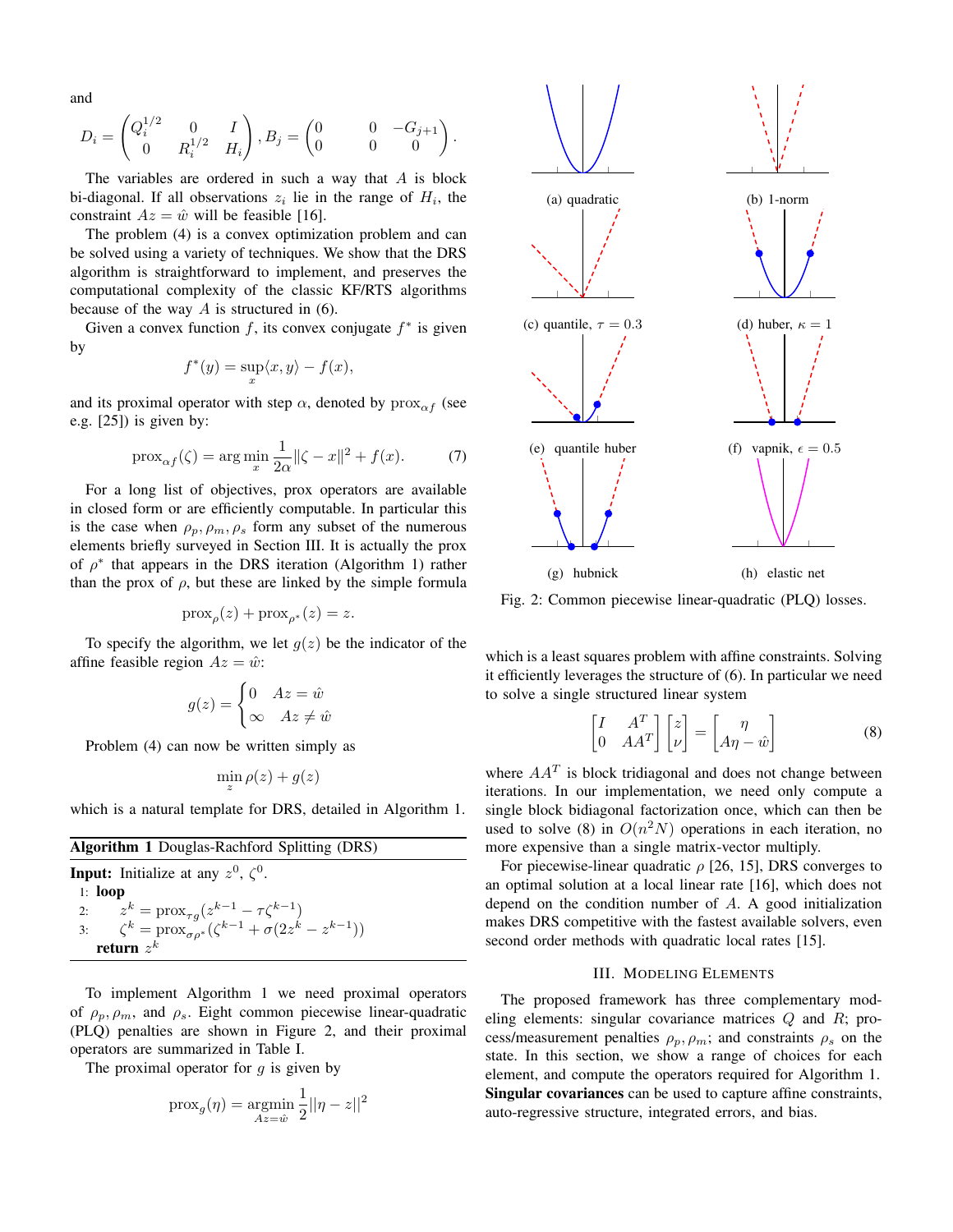• Affine constraints using singular  $R$ , the *i*th element of the state at time  $k$  is known exactly, add row

$$
\left[\begin{matrix} 0 & \dots & 0 & \underbrace{1}_{i} & 0 & \dots & 0 \end{matrix}\right]
$$

to the measurement model  $H_k$ , a row and column of zeros to  $R_k$ , and the known value as the last element of  $z_k$ .

• Bias with singular  $Q$ . A common model for bias is to include it as a non-varying component across the state:

$$
\widetilde{x}_k = \begin{bmatrix} x_k \\ b \end{bmatrix}, \quad \widetilde{Q}_k = \begin{bmatrix} Q & 0 \\ 0 & 0 \end{bmatrix}.
$$

• Correlated noise using singular Q. Correlated noise  $w_k$  is typically modeled by [27]

$$
w_k = Mw_{k-1} + \beta_k, \quad \beta_k \sim N(0, Q).
$$

Here too we can augment the state and use a singular process variance:

$$
\widetilde{x}_k = \begin{bmatrix} x_k \\ w_k \end{bmatrix}, \widetilde{G}_k = \begin{bmatrix} G_k & I \\ 0 & M \end{bmatrix}, \quad \widetilde{Q}_k = \begin{bmatrix} 0 & 0 \\ 0 & Q_k \end{bmatrix}.
$$

**Piecewise linear-quadratic (PLQ) Penalties.** The proposed framework allows process innovations, measurement residuals, and state regularization to come from any convex proxfriendly penalty. To keep the exposition simple, we collect eight commonly used convex piecewise linear-quadratic penalties in Figure 2, and compute their prox operators in Table I. The penalties can be thought of in terms of three features:

- Behavior at origin: nonsmooth features encourage exact fitting of the quantity being measured, while deadzones are appropriate for discretized observations.
- Tail growth: asymptotically linear penalties are more tolerant of large inputs. Applied to measurements, this gives robustness to outliers; applied to innovations, it gives an ability to quickly track evolving trends.
- Asymmetry: allows handling of special cases where underestimating is qualitatively different from over-estimating.

Constraints. It is very convenient to enforce simple constraints on the state estimates  $x_k$ . If we take  $\rho_s(x) = \delta_X(x)$  then the prox operator  $prox_{\rho_{\varepsilon}}$  is simply the projection onto the set  $X$ . Box constraints are a very common type of constraints that enforce known bounds on the state, and have a trivial projection. The proposed framework allows us to use any convex region that has a computationally efficient projection.

# IV. NAVIGATION MODEL

We use a constant-velocity kinematic model that is appropriate for many underwater vehicle applications, where accelerations are heavily damped and trajectories are often long straight lines (e.g. for transit or survey work). When the attitude is known or changing slowly, the model can be linearized effectively. For a vehicle that is well-instrumented in attitude, the uncertainty in position (and the x-y states in particular) is typically orders of magnitude larger than the uncertainty in attitude. Thus, in practice, we often simplify the full nonlinear

TABLE I: Prox operators of common PLQ penalties.

| <b>Penalty</b> $f$             | $prox_{\alpha f}(z)$                                                                                                                                                                                                                                           | Ref.     |
|--------------------------------|----------------------------------------------------------------------------------------------------------------------------------------------------------------------------------------------------------------------------------------------------------------|----------|
| $\frac{1}{2}  x  ^2$ , Fig. 2a | $\frac{1}{1+\alpha}z$                                                                                                                                                                                                                                          | [28, 29] |
| $  x  _1$ , Fig. 2b            | $sign(z) \odot ( z  - \alpha)_{+}$                                                                                                                                                                                                                             | [30, 31] |
| $q_{\tau}$ , Fig. 2c           | $z_i - \alpha(1-\tau)$ $z_i > \alpha(1-\tau)$<br>$z_i + \alpha \tau$<br>$z_i < -\alpha\tau$<br>else<br>$\theta$                                                                                                                                                | [32, 33] |
| $h_{\kappa}$ , Fig. 2d         | $\frac{\alpha}{\alpha+\kappa}z+\frac{\kappa}{\alpha+\kappa}$ prox $(\alpha+\kappa)\ \cdot\ _1(z)$                                                                                                                                                              | [34]     |
| $q_{\tau,\kappa}$ , Fig. 2e    | $\frac{\alpha}{\alpha+\kappa}z+\frac{\kappa}{\alpha+\kappa}$ prox $_{(\alpha+\kappa)q_{\tau}}(z)$                                                                                                                                                              | [35]     |
| $v_{\epsilon}$ , Fig. 2f       | $z_i - \alpha$ $z_i > \epsilon + \alpha$<br>$\epsilon < z_i \leq \alpha + \epsilon$<br>$\epsilon$<br>$-\epsilon \leq z_i \leq \epsilon$<br>$z_i$<br>$-\epsilon-\alpha < z_i \leq -\epsilon$<br>$-\epsilon$<br>$z_i + \alpha \tau$ $z_i < -\alpha - \epsilon$ . | $[36]$   |
| hubnik- $\kappa$ , Fig. 2g     | $\frac{\alpha}{\alpha+\kappa}z+\frac{\kappa}{\alpha+\kappa}$ prox $_{(\alpha+\kappa)v_{\epsilon}}(z)$                                                                                                                                                          | [37, 38] |
| e-net, Fig. 2h                 | $\frac{\alpha}{1+2\alpha}$   .  1 $\left(\frac{1}{1+2\alpha}z\right)$                                                                                                                                                                                          | [39]     |

vehicle process model to track only position states  $(x, y, z)$ , while assuming that the attitude states  $(r, p, h)$  are directly available from the most recent sensor measurements. To make the model linear, the position and its derivatives are referenced to the local-level frame.

An effective model must counteract biases, outliers, and data discretization in the IMU data. We develop this model using the elements of the proposed framework.

Process model. To incorporate linear acceleration measurements from an IMU, we track linear velocities and linear acceleration in the state vector:

$$
x_s = [x, y, z, \dot{x}, \dot{y}, \dot{z}, \ddot{x}, \ddot{y}, \ddot{z}]^\top.
$$
 (9)

The linear kinematic process model is given by

$$
\dot{x}_s = \underbrace{\begin{bmatrix} 0 & I & 0 \\ 0 & 0 & I \\ 0 & 0 & 0 \end{bmatrix}}_{F_s} x_s + \underbrace{\begin{bmatrix} 0 \\ I \\ 0 \end{bmatrix}}_{G_s} w_s, \tag{10}
$$

where  $w_s \sim \mathcal{N}(0, Q_s)$  is zero-mean Gaussian noise. The linear process model (10) is discretized using a Taylor series:

$$
x_{s_{k+1}} = F_{s_k} x_{s_k} + w_{s_k}
$$
  
\n
$$
F_{s_k} = e^{F_s T} \approx \approx \begin{bmatrix} I & IT & \frac{1}{2}IT^2 \\ 0 & I & IT \\ 0 & 0 & I \end{bmatrix},
$$
\n(11)

where I in (11) denotes the  $3 \times 3$  identity matrix, and the higher order terms are identically zero because of the structure of  $F_s$ . We model the process covariance as if the error were the next term in the Taylor series approximation, a technique suggested by [40]. More precisely we set covariance to be the outer product,  $\Gamma^T \Gamma$  where

$$
\Gamma = \begin{bmatrix} \frac{1}{3!}IT^3 & \frac{1}{2!}IT^2 & IT \end{bmatrix}
$$

This leads to a rank 3 covariance for a  $9 \times 9$  matrix for a model that comprises position, velocity, and acceleration.

Given this covariance structure, the process model will penalize changes in acceleration. As the vehicle travels in a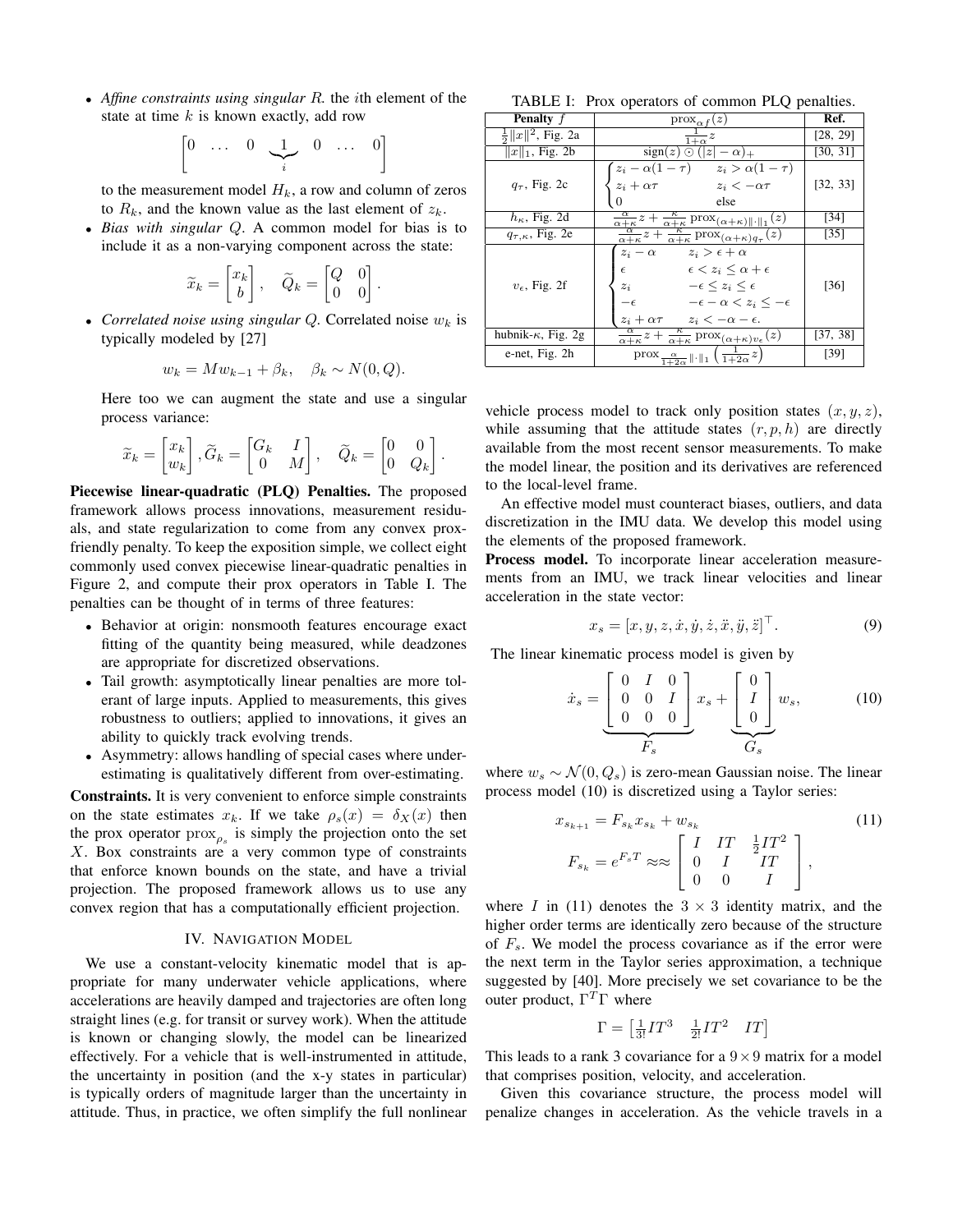relatively straight line with small corrections, we expect to see acceleration mostly constant with a few small jumps. We use the  $\ell_1$  norm for innovations, as it encourages exact fits while simultaneously allowing occasional sudden changes.

Measurement model. The inertial measurement unit (IMU) measures linear and angular accelerations relative to the physical frame of the vehicle on which it is mounted, while the state tracks linear acceleration relative to the navigation frame. We obtain the coordinate transformation between these frames using heading, pitch, and roll of the vehicle:

$$
R(\varphi) = R_h^\top R_p^\top R_r^\top,\tag{12}
$$

where  $R_h$ ,  $R_p$ , and  $R_r$  are given by

$$
\begin{bmatrix} ch & sh & 0 \ -sh & ch & 0 \ 0 & 0 & 1 \end{bmatrix}, \begin{bmatrix} cp & 0 & -sp \ 0 & 1 & 0 \ sp & 0 & cp \end{bmatrix}, \begin{bmatrix} 1 & 0 & 0 \ 0 & cr & sr \ 0 & -sr & cr \end{bmatrix}
$$

with c and s shorthand for  $cos(·)$  and  $sin(·)$ .

Position data from the USBL is sampled at a lower update rate than the IMU. For any  $s_k$  where such position data is available, we have the measurement model

$$
H_{s_k} = \begin{bmatrix} I_{3\times 3} & 0_{3\times 6} \\ 0_{3\times 6} & R(\varphi) \end{bmatrix}, \quad z_{s_k} = \begin{bmatrix} \text{usbl}^\top & \ddot{x}_{\text{meas}} & \ddot{y}_{\text{meas}} & \ddot{z}_{\text{meas}} \end{bmatrix}^\top
$$

If there is no position data measured at time  $s$  then we use the model

$$
H_{s_k} = \begin{bmatrix} 0_{3\times 3} & 0_{3\times 6} \\ 0_{3\times 6} & R(\varphi) \end{bmatrix}, \quad z_{s_k} = \begin{bmatrix} 0 & \ddot{x}_{\text{meas}} & \ddot{y}_{\text{meas}} & \ddot{z}_{\text{meas}} \end{bmatrix}^\top.
$$

The covariance used for measurement data similarly depends on whether there is position data available:

$$
R_{s_k} = \begin{bmatrix} U_s & 0_{3 \times 3} \\ 0_{3 \times 3} & r_s I_{3 \times 3} \end{bmatrix}, \quad R_{s_k} = \begin{bmatrix} 0_{3 \times 3} & 0_{3 \times 3} \\ 0_{3 \times 3} & r_s I_{3 \times 3} \end{bmatrix}
$$

where  $U$  is a diagonal matrix reflecting position uncertainty, while  $r_s$  captures uncertainty in IMU measurements.

Bias model. To compensate for the bias in acceleration data we augment the state vector to include bias variables:

$$
\bar{x}_s = [x_s^T, b_1, b_2, b_3]^{\top}
$$

where  $b_1, b_2, b_3$  are bias terms for acceleration in the  $x, y, z$ directions in the local frame. To pass the bias estimates forward in time the process matrix is augmented with an identity block.

$$
\bar{x}_{s_{k+1}} = \bar{F}_{s_k} x_{s_k} + \bar{w}_{s_k}
$$
\n<sup>(14)</sup>

$$
\bar{F}_{s_k} = \begin{bmatrix} F_{s_k} & 0 \\ 0 & I \end{bmatrix} \tag{15}
$$

At the first time point  $(s_k = 1)$  we augment the covariance matrix with an identity block, and at all other time points we augment with a zero block. This adds equality constraints for the bias terms over all time points. The approach generalized easily to model piecewise-constant biases over longer periods.

$$
\bar{Q}_1 = \begin{bmatrix} \Gamma^T \Gamma & 0 \\ 0 & I \end{bmatrix}, \quad \bar{Q}_{s_k} = \begin{bmatrix} \Gamma^T \Gamma & 0 \\ 0 & 0 \end{bmatrix} \quad s_k > 1.
$$

The measurement matrices are augmented with an identity block that shifts the acceleration measurements using the bias. Discretization model. The measurement loss function is chosen to account for the level of discretization present in the data. The Vapnik loss (Figure 2f) has a 'deadzone' around the origin where small discrepancies are not penalized. This region is set using the level of discretization in the data, in this case 0.05. The sharp corners of the Vapnik loss encourage errors to lie exactly in them, an unnecessary artifact. Thus we use the 'Huberized' version dubbed 'hubnik' (Figure 2 g). The prox operators for both losses are computed in Table I.

#### V. ANALYSIS OF MOORING DATA

We are interested in the ability to maintain an accurate position estimate on-board an autonomous underwater vehicle in real-time using acceleration measurements from a low-cost IMU, given periodic position fixes.

To test this, we use the singular robust Kalman framework to analyze data collected from a surface mooring equipped with an IMU on the subsea node. The mooring node, which is drifting with the current, is used as a proxy for a slowly moving underwater vehicle subject to unknown disturbances.  $\tau$  We look at the position uncertainty and error accrued over time between the periodic, world-referenced position fixes provided by the USBL system.

Data description. Position fixes are available from a shipbased Sonardyne Ranger 2 USBL every 2 seconds, which we subsample to varying degrees for the analysis. Linear acceleration data from an LSM303D 3-axis accelerometer was collected at  $\sim 0.075$  m/s<sup>2</sup> precision using a Raspberry Pi Zero.



Fig. 3: A snippet of the depth acceleration data, rotated into the world frame, shows the discretization and bias of the acceleration data.

A small snippet of vertical acceleration data, Figure 3, shows the relatively coarse discretization of the measurements along with a mean that is shifted away from zero indicating bias. Outliers also appear likely. Because the IMU was generally upright with small perturbations in pitch and roll, the discretizations in the z-axis of the instrument frame are still clearly visible when the data are rotated into the vertical world frame. The small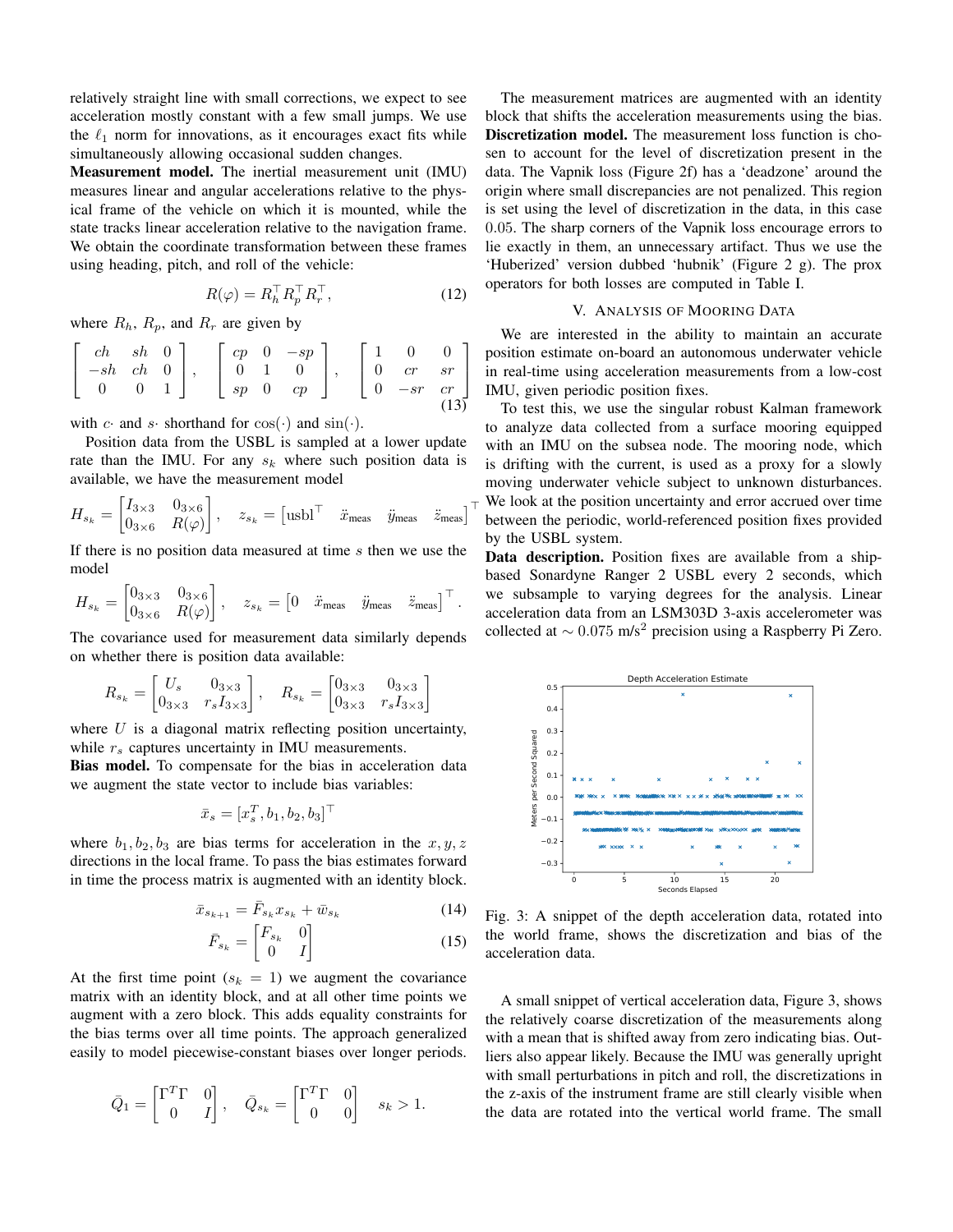

Fig. 4: Comparison of classic Kalman smoothing applied to depth data with and without USBL position fixes.

Depth Acceleration Estimate  $0.5$ Classic KS Estimate Observed Acceleration  $0.4$  $0.3$ Second Squared  $0.2$  $0.1$ Meters per  $0.0$  $-0.1$  $-0.2$  $-0<sup>2</sup>$  $\overline{0}$  $10^{-}$ is.  $2n$ Seconds Elap Depth Acceleration Estimate  $0.5$ Classic KS Estimate with USBI Observed Acceleration  $0.4$ per Second Squared  $0.3$  $0.2$  $0.1$  $0.\overline{0}$  $-0.1$  $-0.2$  $-0.3$  $10$  $\overline{20}$ 15

Fig. 5: Acceleration estimates of classic Kalman smoother without USBL data (top) and with USBL data (bottom).

perturbations in pitch and roll cause the slight variations visible within each discretization level.

To illustrate our model's usefulness on a data set such as in Figure 3, we isolate a 25-second window of the data and add modeling elements one at a time, noting the improvements they provide. We finish by running the full model with varying amounts of infrequent position data on a 10-minute section of data as a more practical experiment.

Model elements applied to data. We consider 25 seconds of IMU data and apply a classic Kalman filter (using least squares measurement and process loss) with the singular navigation model detailed in section IV. In practice, one would expect an underwater vehicle to be well instrumented in depth, but for illustration purposes we focus on depth and the vertical acceleration measurements. These measurements are the most biased and therefore improvements made by adding modeling elements are most clearly shown.

The 25 seconds of IMU data starts at a USBL measurement. Position is initialized to this starting USBL measurement, but for ease of comparison that position is treated as  $(0,0,0)$  and all subsequent USBL measurements are treated as relative offsets. DRS works better when its reasonably initialized. The initial state vector over the smoothing window is populated by setting acceleration to 0, and then propagating forward the most recent position fix with a significantly damped measurement of the most recent velocity to prevent divergence of the initial vector.

We start by adding bias estimation (for the acceleration measurements). This requires a second USBL position fix, 19 seconds into the 25-second data series. Figure 4 shows position and velocity estimates from a classic Kalman smoother applied to depth acceleration data with and without additional USBL position data. As expected due to the quality of the data we see poor performance in both cases although the small amount of additional position data offers slight improvement.

Figure 5 shows acceleration estimates of the classic Kalman smoother with and without additional USBL data. The two USBL measurements affect acceleration estimates locally but are generally overpowered by the vastly more complete set of (biased) acceleration data.

The picture improves significantly when we add in bias estimation (via singular process models), using the same two observations (compare Figures 4 and 6). With the bias removed, we can now focus removing the noticeable outliers form the acceleration data. For this purpose, we use the robust hubnik (Figure 2g) as our measurement loss. The 'deadzone' is designed to work with the coarse discretization of the acceleration data.

Figure 6 compares the results of (debiased) fitting between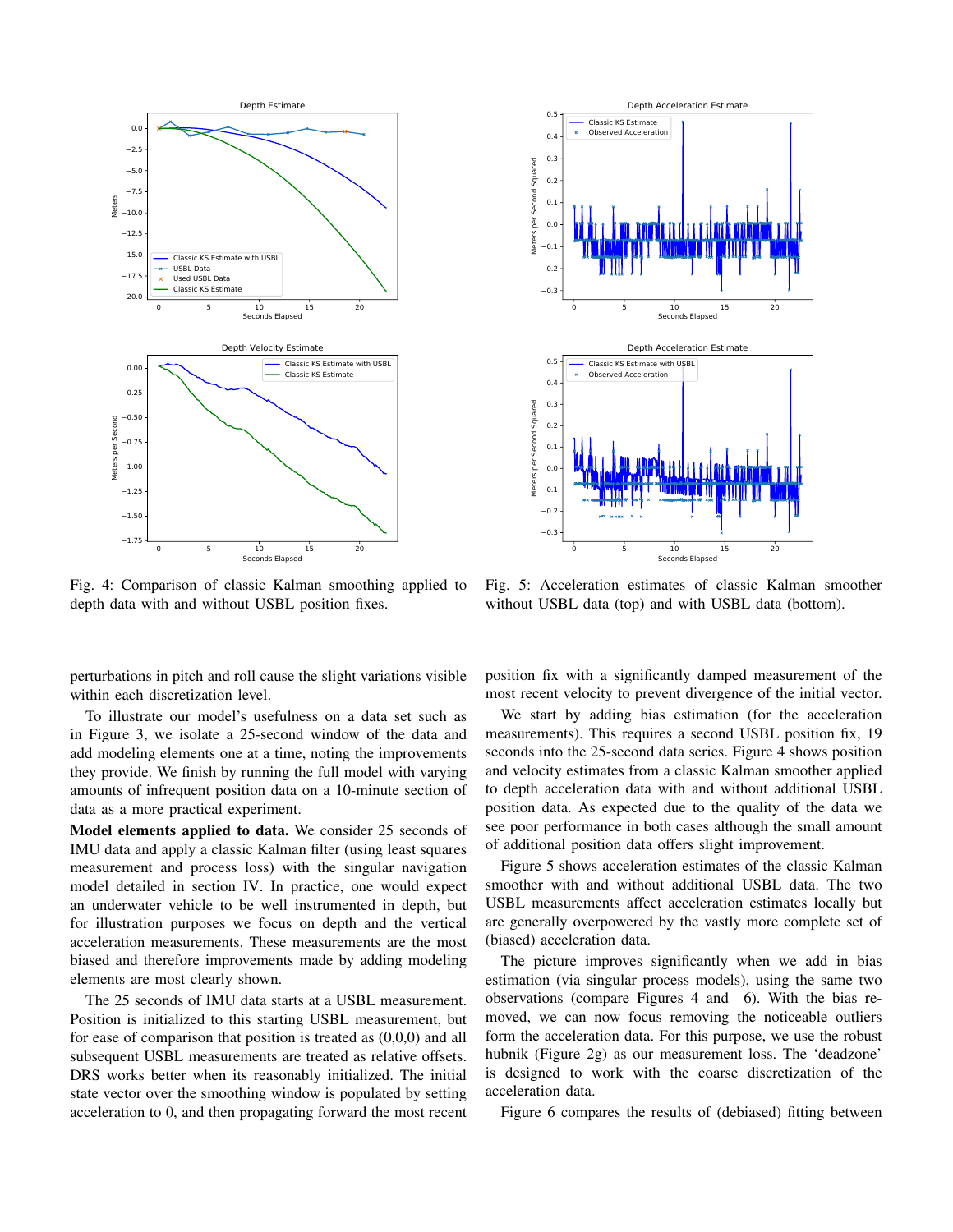

Fig. 6: Comparison (position and velocity estimates) of debiasing least squares Kalman smoother vs. a robust debiasing smoother equipped with the hubnik loss (Figure 2g).

the least squares Kalman smoother and the robust version using the hubnik loss. Figure 7 shows the acceleration estimates with bias removed in both the classic and robust setting. There are noticeable differences in the acceleration estimates at around 11 and 22 seconds. When using the robust smoother, the effect of the outliers on the model's estimate is greatly reduced (see the velocity estimates at 11 and 22 seconds). In the context of real-time tracking or forecasting, these sudden jumps will yield inaccurate predictions.

10 minutes of data. We apply the robust smoother with with bias, outliers, and discretization modeling elements to 10 minutes of IMU data. USBL data is available approximately every 2 seconds, but we test performance of the smoothing algorithm at larger gaps, with USBL data supplied at 30,60, and 120 seconds.

Figure 8 has the fitted position plots for all three frequencies. We see that without any USBL fix data, the estimate suffers; but even infrequent fixes give significant improvements when using the full capability of the smoother. In fact there are diminishing returns in increasing the USBL frequency; this is a promising result towards the future goal of a practical online implementation, particularly in settings where highquality USBL observations are unavailable (e.g. during dives).



Fig. 7: Acceleration estimates for least squares debiasing Kalman smoother (top) vs. robust debiasing smoother equipped with the smoothed Vapnik loss (Figure 2g) (bottom).

Figure 9 shows the fitted velocity. Here the effect of additional USBL data are more apparent, as velocity is completely inferred from position and acceleration. However, the smoothing estimates of velocity at infrequent USBL fixes are still very good compared to those informed by frequent USBL fixes.

# VI. DISCUSSION AND FUTURE WORK

We have proposed a singular Kalman smoothing framework that can use singular covariance models for process and measurements, convex robust losses, and state-space constraints. The modeler can use any convex loss that has an implementable prox, a class that includes the most common choices used for inference in tracking and navigation. The framework offers a wide range of flexibility that can be used to either counteract undesirable characteristics present in data or be used to increase model performance based off of relevant field knowledge. Future work will consider real-time implementation, as well as extension to nonlinear models.

Numerical experiments show that these modeling elements yield significant improvement on a noisy, challenging dataset. We also see that having a robust model makes the smoother less reliant on frequent high-quality position updates, which is a very promising development for underwater navigation.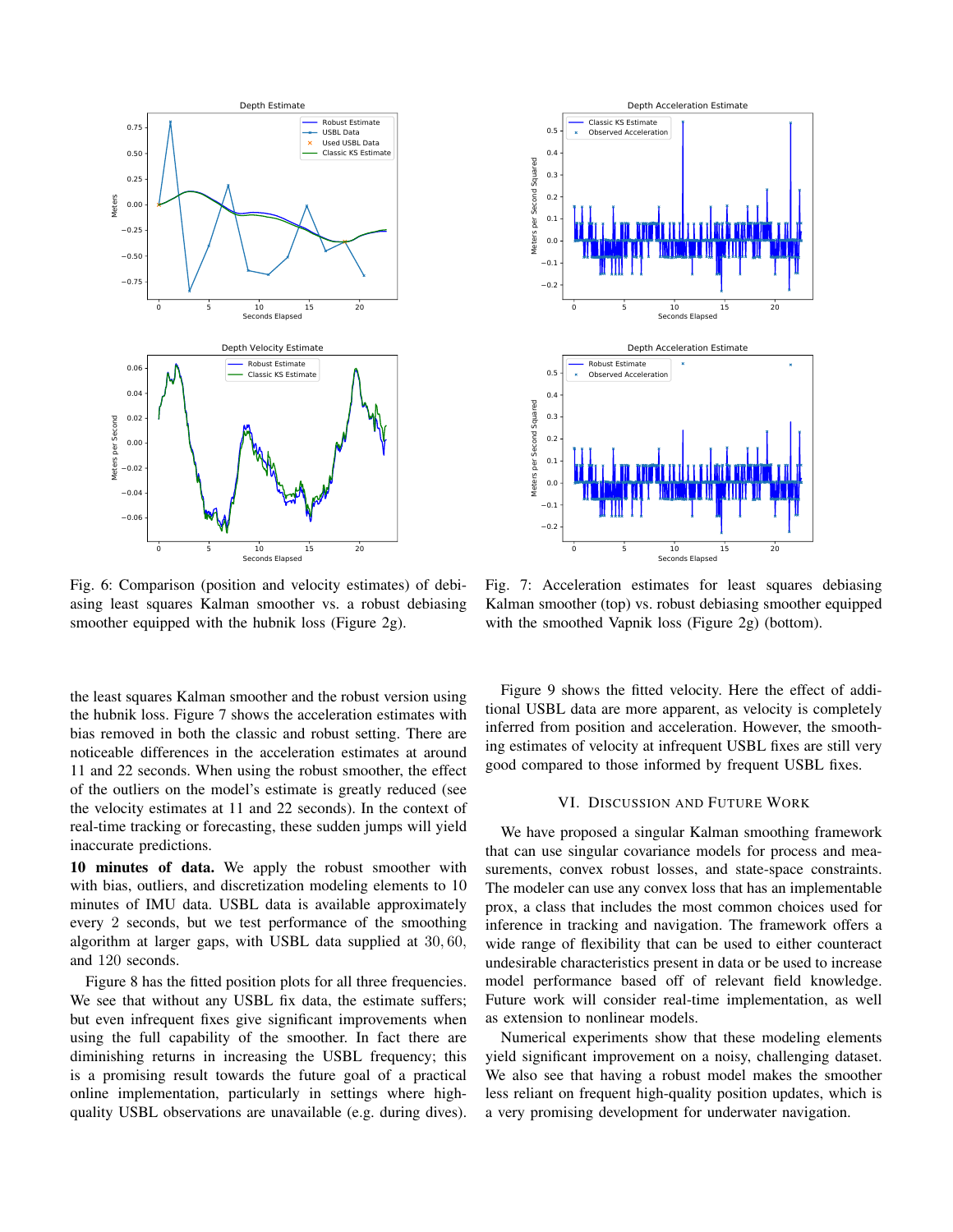

Fig. 8: Position estimates obtained with robust debiasing smoother for three frequencies of USBL fixes. Robust smoothing allows reasonable tracking from infrequent USBL observations.

This paper develops several tools required to move to robust singular tracking in real-time. A promising aspect of singular noise models is that they make it possible to do simple robust windowed smoothing, where estimates are constrained between windows as the tracking proceeds. Constraints on the state may play a bigger role in real-time estimation, since they can help detect outliers faster. Finally, robust penalties that provide better estimates may further improve performance of the DRS algorithm, by providing an effective initialization for each new window. We will focus on these developments in future work.

#### **ACKNOWLEDGEMENTS**

This material is based upon work supported by the Defense Advanced Research Agency (DARPA) and Naval Information Warfare Center (NIWC) Pacific under Contract No. N66001-16-C-4001. It is approved for public release, distribution unlimited. The views, opinions and/or findings expressed are those of the authors and should not be interpreted as representing the official views or policies of the Department of Defense or the U.S. Government.



Fig. 9: Velocity estimates obtained with robust debiasing smoother for different frequencies of position data. Errors from acceleration measurements build up without USBL fixes, but infrequent USBL measurements still allow velocity estimation.

#### **REFERENCES**

- [1] R. Kalman, "A new approach to linear filtering and prediction problems," Journal of Basic Engineering, vol. 82, no. 1, pp. 35-45, 1960.
- [2] R. E. Kalman and R. S. Bucy, "New results in linear filtering and prediction theory," Trans. ASME J. Basic *Eng*, vol. 83, pp. 95–108, 1961.
- [3] H. E. Rauch, C. Striebel, and F. Tung, "Maximum likelihood estimates of linear dynamic systems," AIAA journal, vol. 3, no. 8, pp. 1445-1450, 1965.
- [4] D. Fraser and J. Potter, "The optimum linear smoother as a combination of two optimum linear filters," IEEE Transactions on automatic control, vol. 14, no. 4, pp. 387– 390, 1969.
- [5] S. A. Kassam and H. V. Poor, "Robust Techniques for Signal Processing: A Survey," Proceedings of the IEEE, vol. 73, no. 3, pp. 433-481, Mar. 1985.
- [6] I. C. Schick and S. K. Mitter, "Robust Recursive Estimation in the Presence of Heavy-Tailed Observation Noise," The Annals of Statistics, vol. 22, no. 2, pp. 1045–1080, Jun. 1994.
- [7] L. Fahrmeir and H. Kaufmann, "On Kalman Filtering,